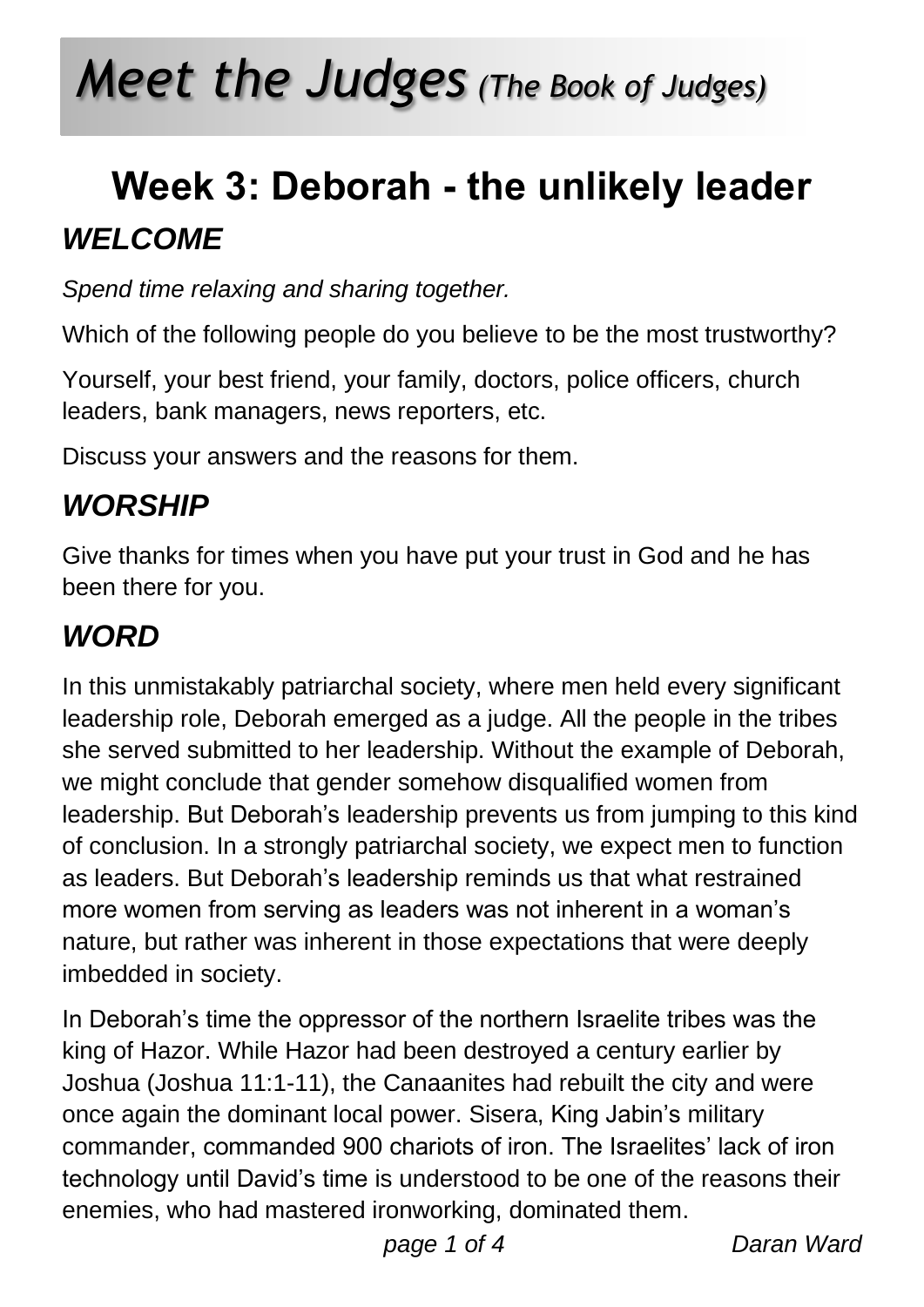### *Growth Group Notes Summer 2022*



Read Judges 4 (I suggest three or four readers take a chunk each)

- 1. Who is your favourite character in this account: Deborah, Barak, Sisera or Jael, and why?
- 2. What were Deborah's gifts? (vv4-14)

3. How did Deborah use her gifts?

4. How can we encourage people to put their trust in God?

5. Why was it wrong for Barak to ask Deborah to go with him? (vv8-9)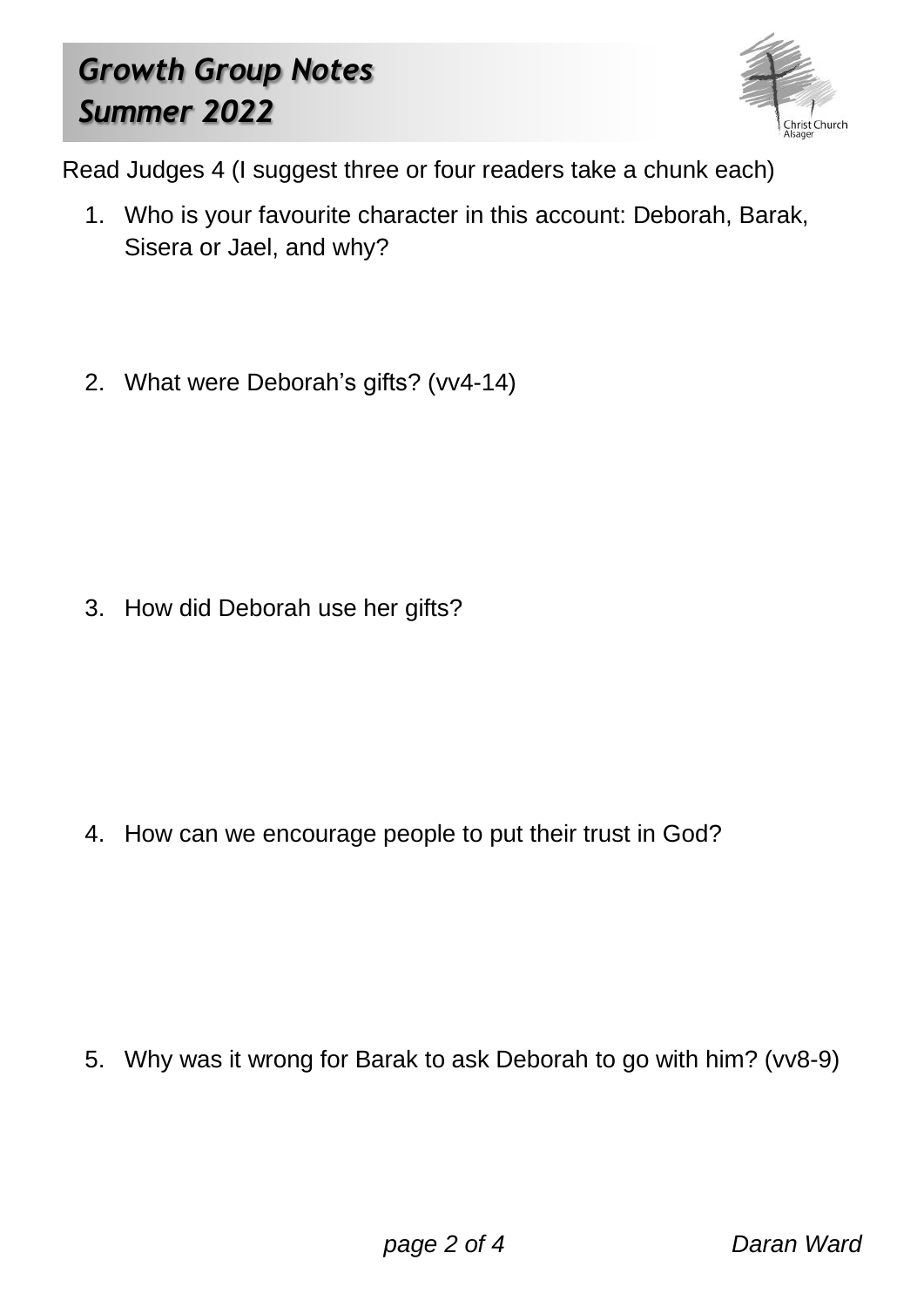## *Meet the Judges (The Book of Judges)*

6. In what ways is it good to seek the help of others in obeying God's will?

7. What are we told about Jael and why do we think she betrayed Sisera and helped the Israelites? (vv11,17-22)

8. Why did Sisera assume he would be safe? (vv11,17-22)

Judges 5:4, 20-21 reveals that the chariots became stuck in the mud during a well-timed thunderstorm and the flood that followed. God saved the Israelites again!

- 9. Have you ever put your trust in people or things that have let you down? What were the consequences?
- 10. Compare the four leading characters in the story: Deborah, Barak, Jael and Sisera. What did they each trust in?